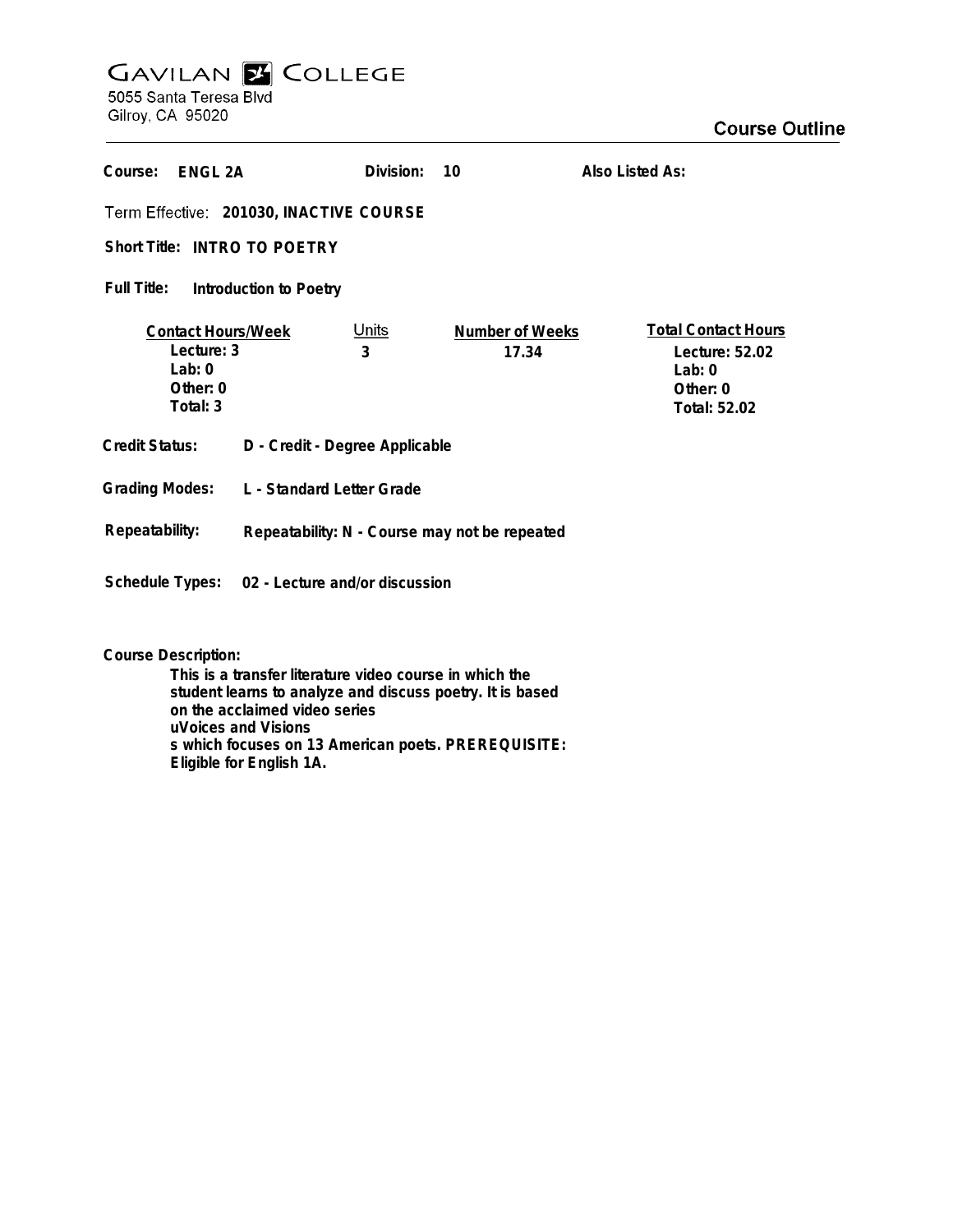**ARTICULATION and CERTIFICATE INFORMATION Associate Degree: GAV C2, effective 199430 GAV F, effective 199430 CSU GE: CSU C2, effective 199430 IGETC: IGETC 3B, effective 199430 CSU TRANSFER: Transferable CSU, effective 199430 UC TRANSFER: Transferable UC, effective 199430**

**PREREQUISITES:**

**COREQUISITES:**

**STUDENT LEARNING OUTCOMES:**

**1. Voices & Visions is a landmark television course in poetry. From 8 to 15 poems are featured in every program--read, performed, and visualized. The text and study guide combine to provide a rigorous course of study for the students.**

**The student will demonstrate the ability to:**

**Acquire a knowledge of the critical terminology used in a poet's craft.**

**2. Demonstrate ability to analyze poetry.**

**3. Write papers discussing poetry.**

**4. Develop skills in understanding poetry in many distinct styles and voices.**

**5. Explore their responses to a variety of poets and to analyze and explain what in the poem and what in themselves as readers elicit the particular responses.**

**6. Understand the life and work of 13 American poets in their historical and cultural contexts so that the students may see the distinctiveness of each poet, as well as the connections among the 13.**

**7. Develop a desire to read on their own more poems by these and other poets.**

**8. Demonstrate their ability to develop an idea from initial inspiration into a coherent and well-reasoned argument.**

**9. Assess their own learning through self-tests in each unit.**

**10. Enhance their ability to think and write critically in an**

**increasingly visual and technological culture.**

## **TOPICS AND SCOPE:**

**Inactive Course: 09/28/2009**

**1 3 Orientation; Overview of the Course; Course**

**Objectives; Course Components; The Television**

**Programs; The Textbook; The Study Guide.**

**2 3 Reading Poetry. Aspects of Poetry: Voices; Words;**

**Images; Comparisons; Symbols; Sentences; Sounds;**

**Rhythms; Structures; Revisions. Reading**

**Assignments: Part One (text)/Introductory Unit (study guide).**

**3 3 "Robert Frost" (video).**

**Reading and Writing Assignments: "Robert Frost"**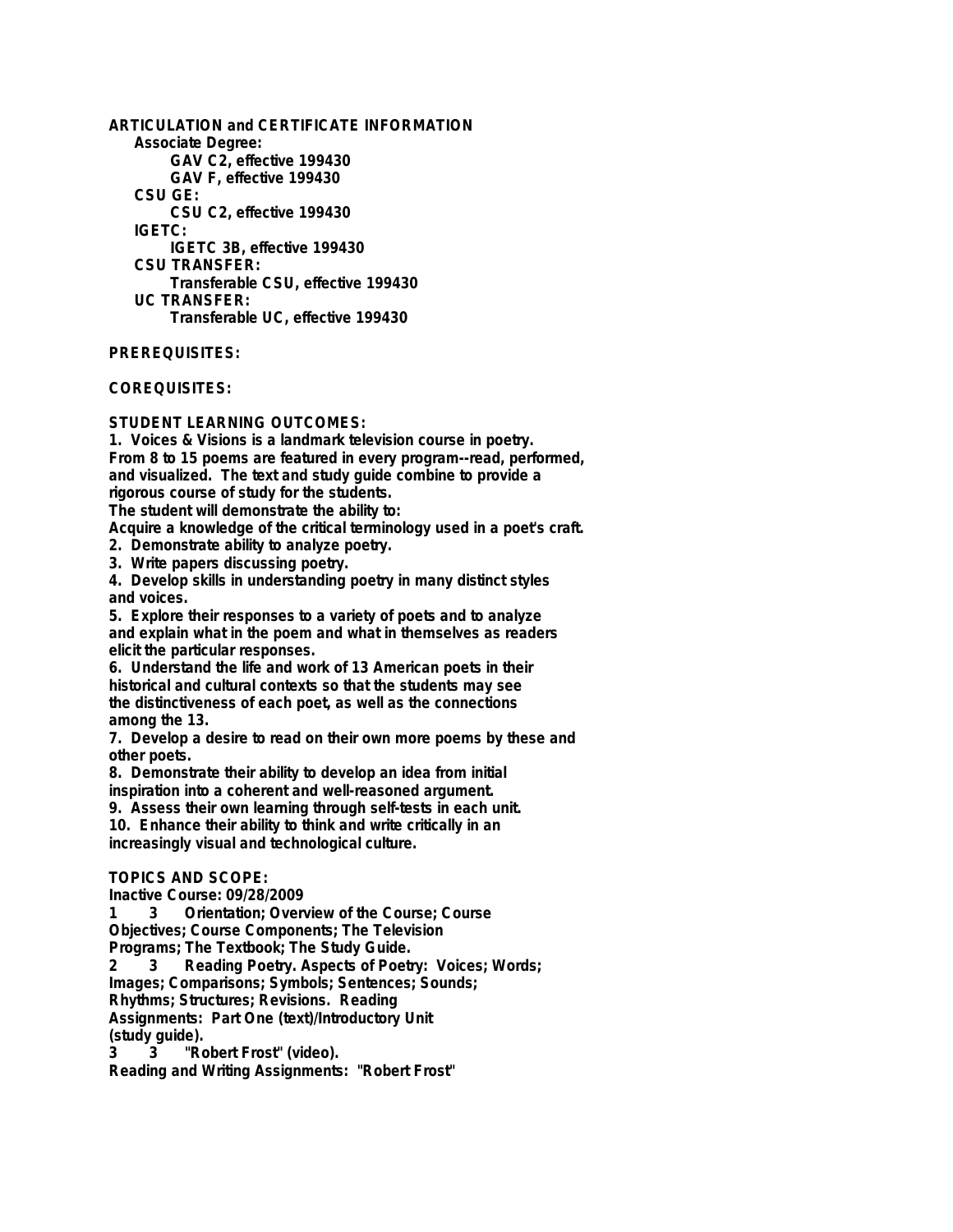**(text)/"Robert Frost" (study guide).**

- **4 3 Ezra Pound**
- **5 3 Langston Hughes**
- **6 3 Walt Whitman**
- **7 3 Hart Crane**
- **8 3 Review and Mid-Term Exam**
- **9 3 William Carlos Williams**
- **10 3 Emily Dickinson**
- **11 3 Marianne Moore**
- **12 3 T.S. Eliot**
- **13 3 Wallace Stevens**
- **14 3 Elizabeth Bishop**
- **15 3 Robert Lowell**
- **16 3 Sylvia Plath**
- **17 3 REVIEW and FINAL PAPER DUE**
- **18 3 FINAL EXAM**

**^UOUT-OF-CLASS READING AND WRITING AND VIEWING ASSIGNMENTS^S (STUDY PLAN)**

**Step 1: Read the background on the poet under study, as well as all**

**the poetry, in the text and the study guide (approximate**

**time to complete--2 hours).**

**Step 2: Complete the section "Before Watching the Film: Journal-**

**Writing and Other Activities" (approximate time to complete--**

**1 hour). (Study Guide)**

**Step 3: Re-read the poems that will be featured in the film.**

**Step 4: Watch the film; complete assigned activities while watching**

**the film ("While Watching the Film" section of the Study**

**Guide). (time to complete--1 hour)**

**Step 5: Complete the section "After Watching the Film: Journal-**

**Writing and Other Activities" in the Study Guide (approxi-**

**mate time to complete--2 hours).**

**Step 6: Go through the Guided Reading of a poem, line by line, answering all questions, in the "Guided Reading" section**

**of the Study Guide (approximate time--1 hour).**

**Step 7: Complete the exercises and writing assignments in the**

**"Exercises and Writing Assignments" section of the Study**

**Guide (approximate time--2 hours).**

**Step 8: Take the Self Test in the "Self Test" section of the Study Guide (approximate time--2 hours).**

**METHODS OF INSTRUCTION:**

**1. Lectures and class discussion. 2. Out-of-class writing assignments. 3. Videotapes. 4. Homework. 5. Journal. 6. Exams. 7. Conferences.**

**REPRESENTATIVE TEXTBOOKS:**

**^uModern American Poets: Their Voices and Visions^s, 2nd ed., by Robert Di Yanni, McGraw-Hill, 1994. ^uVoices & Visions Study Guide^s, by Lichtenstein and Carnevale, Kendall/Hunt, 1987. Other Materials Required to be Purchased by Student: None Listed**

**SUPPLEMENTAL DATA: Basic Skills: N Classification: A Noncredit Category: Y**